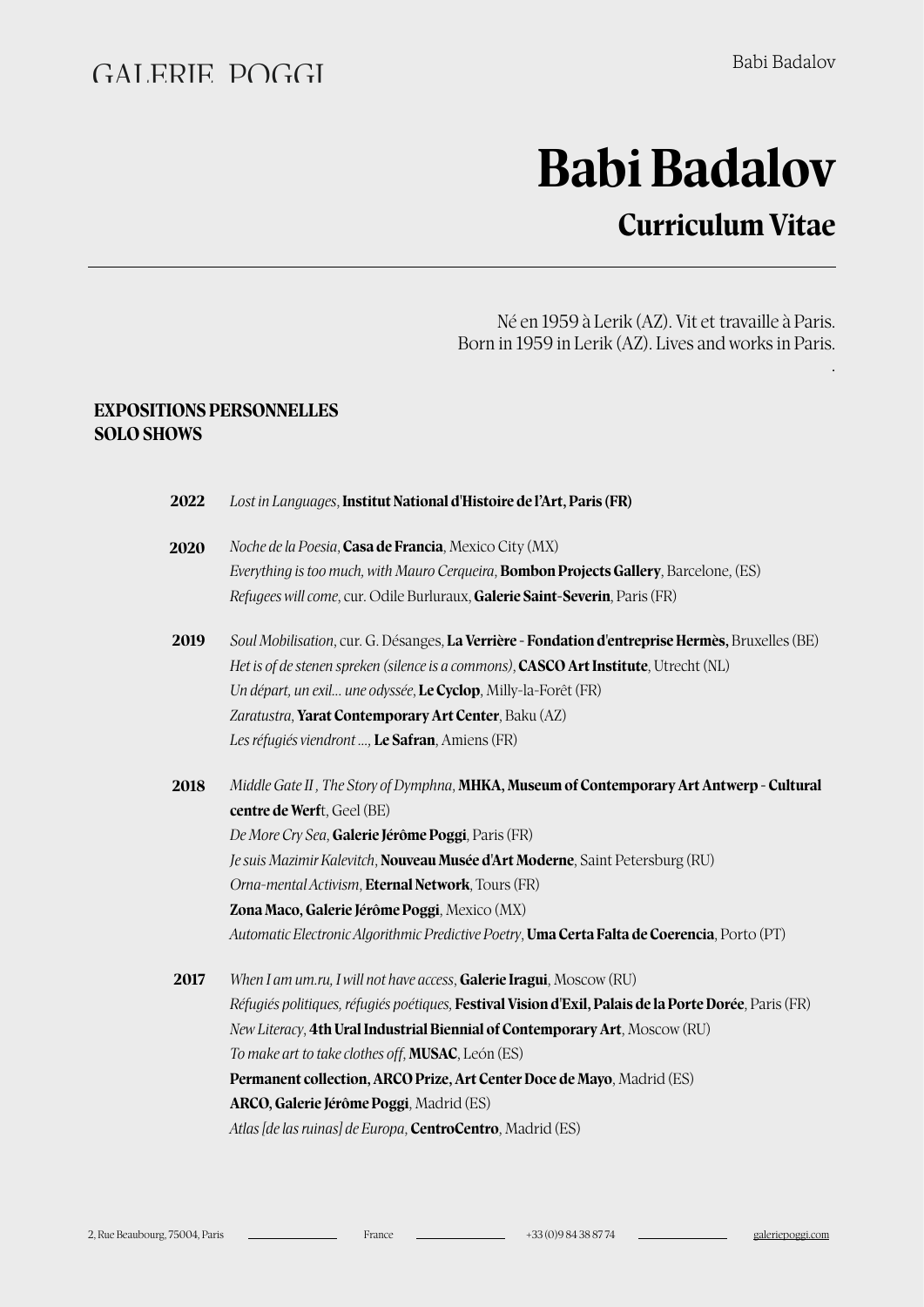#### **EXPOSITIONS PERSONNELLES SOLO SHOWS**

| 2016 | Megration Yougration Hegration, Size Gallery, Rijeka (HR)              |
|------|------------------------------------------------------------------------|
|      | The Eighth Climate (What Does Art Do?), <b>Biennale de Gwanju</b> (KR) |
|      | For the wall, for the world, <b>Palais de Tokyo</b> , Paris (FR)       |
|      | <i>Partisanism</i> , <b>Tensta Konsthall</b> , Stockholm (SE)          |
|      | For the Wall, for the World, Palais de Tokyo, Paris (FR)               |
|      | Poetical Activism - Tranzit Display, Budapest (HU)                     |
|      | ARCO, Galerie Jérôme Poggi, Madrid (ES)                                |
|      | ARTBO, Galerie Jérôme Poggi, Bogotá (CO)                               |

- **2015** *La frontera nos cruzó (la frontière nous a traversée)*, **Musée de l'immigration**, Buenos Aires (AR) *EASTanbul, WESTanbul,* **Carico Massimo**, Livarno (IT) *Art is Myth, I am Real*, **Galerie Jérôme Poggi**, France, (FR) *Fuck Golf*, **Kunstraum**, Munich, (DE) *Migrant poetry*, **La Station, Centre d'art contemporain**, Nice (FR) *Bonjour, je suis réfugié politique*, (Lecture), **Thyssen-Bornemisza Art Contemporary**, Vienne (AT)
- **2014** *EASTERIA*, with Nikolay Oleynikov, **Gandy Gallery**, Bratislava (SK)
- **2013** *PORTO -* П*OPTO, A CERTAIN LAKE OF COHERENCE*, Porto (PT)
- **2011** I Am Orna Mental, **Gandy Gallery**, Bratislava (SK)
- **2010** My life Report in Paris, **Tranzit Display Gallery**, Prague (CZ)
- **2008** *The Persian Ambassador*, **Freud's Dreams Museum**, Saint Petersburg (RU)
- **2006** *Poetry & Drawing*, **Galata Perform**, Istanbul (TR)
- *24 meters abrababibra*, **Karvasla Art Center**, Tbilisi (GE) **2004**
- *Trans-transavangarde*, **Miniature Art Center**, Baku (AZ) **2000**
- *Art is Dead, I am Still an Artist*, **Gallery 21**, Saint Petersburg (RU) **1995**
- *Before-After***, Gallery 103**, Saint Petersburg (RU) **1994**
- *Bad People Can't Do Good Ar*, **Show and Tell Gallery**, San Francisco (US) **1992**
- *I am ART EAST*, **Will White Gallery**, Augene, Oregon (US) **1991**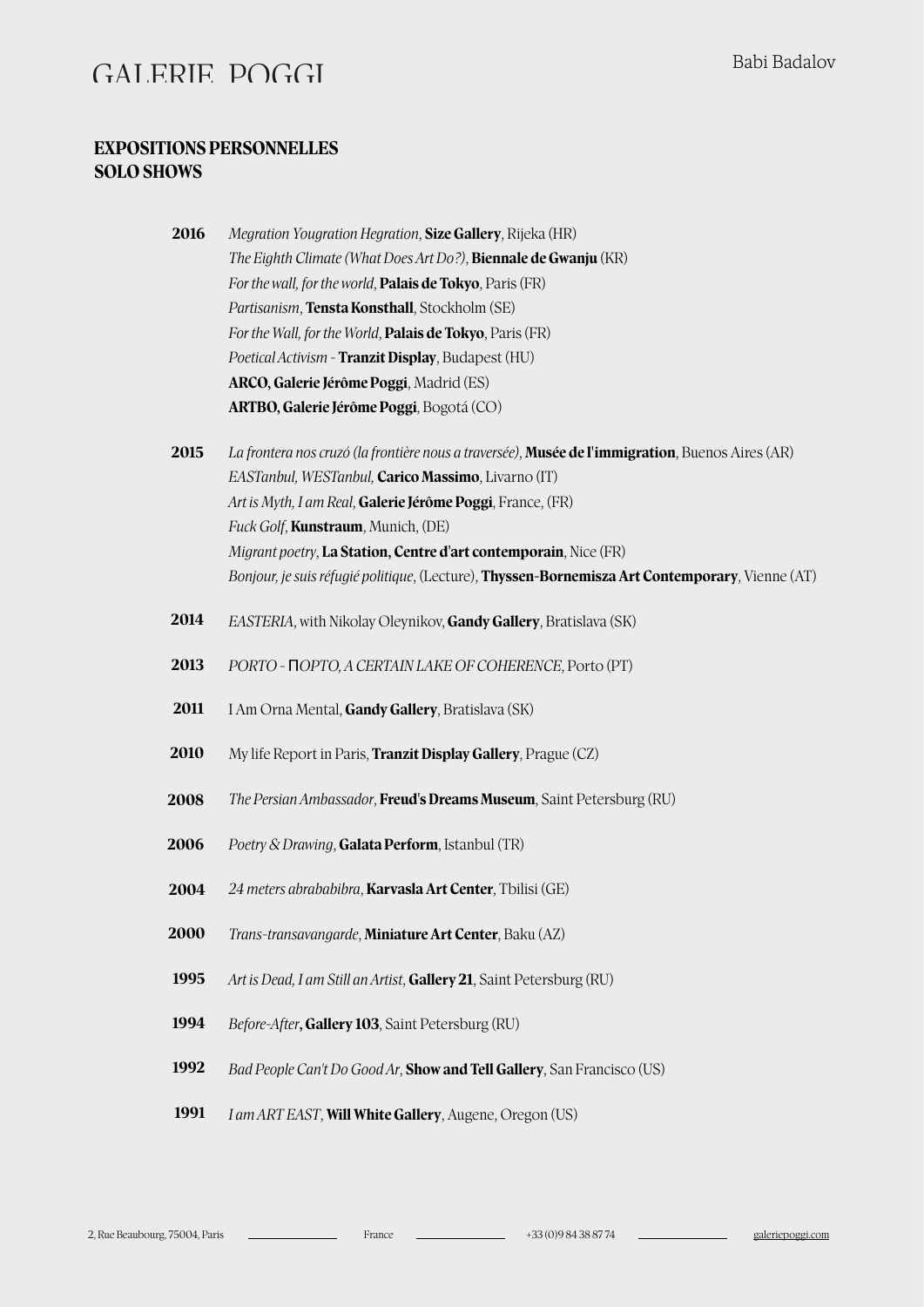#### **EXPOSITIONS COLLECTIVES GROUP SHOWS**

| 2021 | Écrire, c'est dessiner, <b>Centre Pompidou Metz</b> (FR)                                            |
|------|-----------------------------------------------------------------------------------------------------|
|      | The Poetry of Translation, Kunst Meran Merano Arte, Meran (BZ)                                      |
|      | And if I devoted my life to one of its feathers ?, <b>Kunsthalle Wien</b> , Vienne (AT)             |
|      | Sous le fil, Les abattoirs, Musée-Frac Occitanie, Toulouse (FR)                                     |
|      | Life, Death, Love and Justice, tranzit.sk, Bratislava (SVK)                                         |
|      | Bye Bye His Story, Centre de la Gravure et de l'Image imprimée, La Louvière (BE)                    |
|      | Galerie Poggi, Paris (FR)                                                                           |
|      | Le corps fait grève, Bétonsalon, Centre d'art et de recherches, Paris (FR)                          |
| 2020 | La Clinique du Queer, cur. Thomas Conchou, Maison Populaire, Montreuil, (FR)                        |
|      | La Peur au Ventre, Galerie Jérôme Poggi, Paris (FR)                                                 |
| 2019 | 9Kg d'Oxygène & Après le Débordement, La Galeria Municipal do Porto, Porto (PT)                     |
|      | Mass Memory Machines, AR Pavilion, Galleria Rankka, Helsinki (FI)                                   |
|      | Human Condition - Biography : a model kit, Moscow Museum of Modern Art, Moscow (RU)                 |
|      | THE OTHER ONE IS ONESELF, Franz Josefs Kai 3, Vienne (AT)                                           |
|      | Today We Will Invent the Nations, Musée de l'Art Soviétique de Kmytiv, Kmytiv (UA)                  |
|      | Diary Life, <b>KOHTA</b> , Helsinki (FI)                                                            |
|      | Racing the galaxy, cur. Dina Baitassova et Jérôme Sans, <b>Astana Art Show</b> , Astana (KZ)        |
|      | Stars are Closer and Clouds are Nutritious Under Golden Trees, MMAG - Mohammad and Mahera           |
|      | <b>Abu Ghazaleh Foundation, Amman (JO)</b>                                                          |
|      | Their Past, Your Present, Our Future - HOTEL EUROPA, Tbilisi (GE)                                   |
|      | Eldorama, Le Tripostal, Lille 3000, Lille (FR)                                                      |
|      | Poetry & Performance. The Eastern European Perspective, Motorenhalle, Dresden (DE)                  |
|      | Picasso et l'Exil, Les Abattoirs, Toulouse (FR)                                                     |
|      | Dramaturkia, Université d'Anvers, Antwerp (BE)                                                      |
|      | Refugees Welcome, Refugees Will Come, Summer Sessions, Free home University, Casa delle             |
|      | Agriculture, Castiglione d'Otranto, Apulia (IT)                                                     |
|      | <b>Kmytiv Museum of Soviet Art, Kmytiv Museum of Fine Arts, Zhytomyr (UK)</b>                       |
|      | Collection II, Galeria Arsenal, Białystok (PL)                                                      |
|      | Southern Constellations: The Poetics of the Non-Aligned, Museum of Contemporary Art Metelkova,      |
|      | Ljubljana, (SI)                                                                                     |
|      | Criteria, Galeria do Torreão Nascente de la Cordoaria, Lisboa (PT)                                  |
| 2018 | Punk Orientalism, MacKenzie Gallery, Regina (CA)                                                    |
|      | FIAC, Galerie Jérôme Poggi, Paris (FR)                                                              |
|      | THE BORDER IS A STATE OF MIND, Galerie Jérôme Poggi, Paris, (FR)                                    |
|      | Soft Power, EMMETROP, Bourges (FR)                                                                  |
|      | Neighbours, 10 <sup>th</sup> ed. Warsaw Under Construction festival, Cepelia Pavillion, Warsaw (PL) |

2, Rue Beaubourg, 75004, Paris France +33 (0)9 84 38 87 74 [galeriepoggi.com](http://galeriepoggi.com)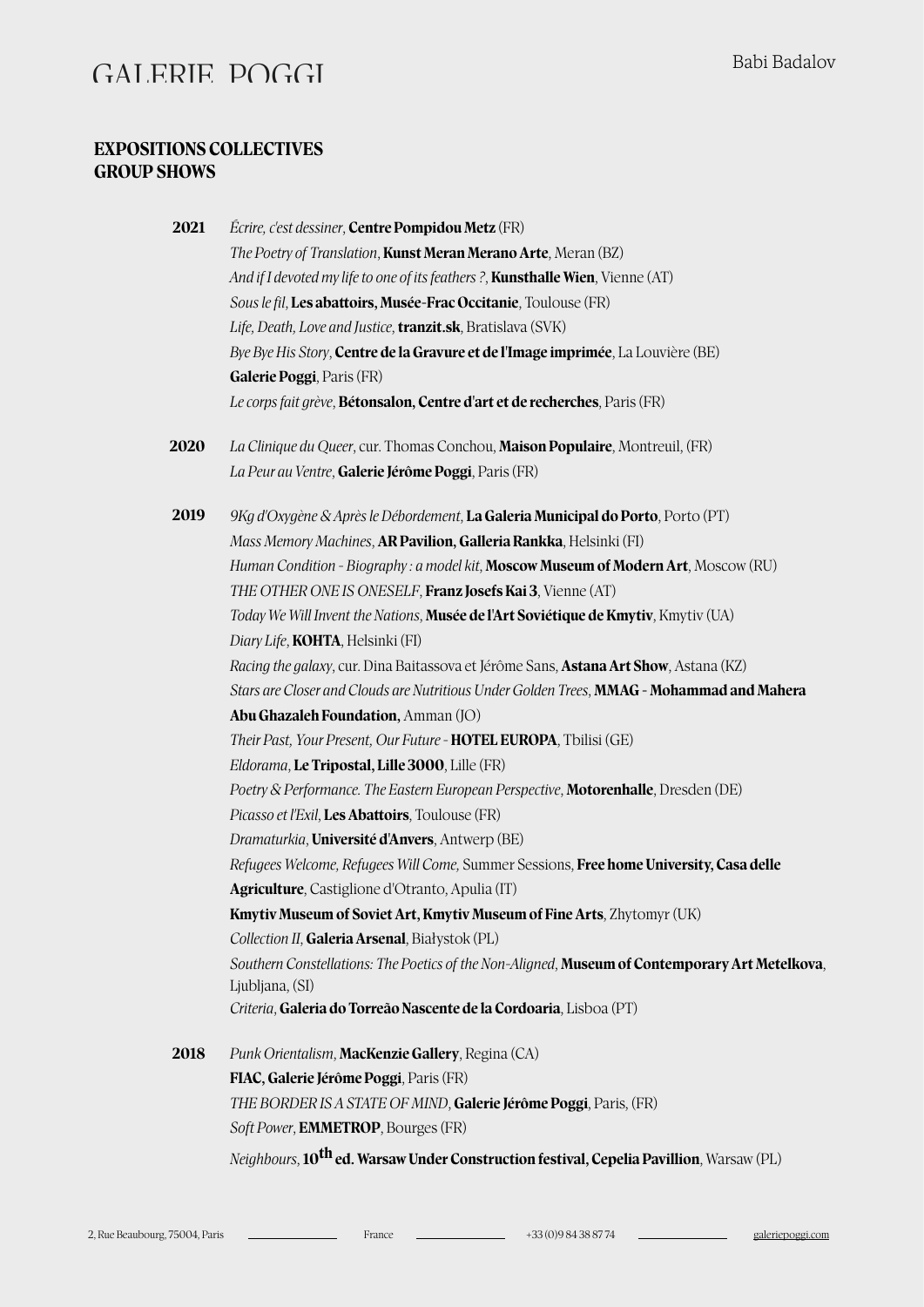#### **EXPOSITIONS COLLECTIVES GROUP SHOWS**

| 2018 | Middle Gate II - The Story of Dymphna, Cultural Centre de Werft, Geel (BE)                                 |
|------|------------------------------------------------------------------------------------------------------------|
|      | Poetry & Performance. The Eastern European Perspective, Shedhalle, Zürich (CH)                             |
|      | Metaphorai-Week of Contemporary Art 2018, Centre of Contemporary Art, The Ancient Bath,<br>Plovdiv (BG)    |
|      | Artists at Risk, (AR) Pavilion, Kai Dikhas, Berlin (DE)                                                    |
|      | Festival Extra!, Centre Georges Pompidou, Paris (FR)                                                       |
|      | Guerrila of Enlightenment - They shouldn't be able to pretend they didn't know anything, <b>Center for</b> |
|      | <b>Contemporary Art, Graz (AT)</b>                                                                         |
|      | Silence, 4e édition Cappadox Festival, Cappadox (TR)                                                       |
|      | Cloudbusters: Intensity vs. Intention, 17 <sup>th</sup> Tallinn Print Triennal, Tallin (EE)                |
|      | The Opposing Shore, Les Abords, Brest (FR)                                                                 |
|      | Poézia a performencia, Nova Synagoga, Zilina (SK)                                                          |
| 2017 | Life From My Window, Laura Bullian Gallery, Milano (IT)                                                    |
|      | Surreal House, The Pill, Istanbul (TR)                                                                     |
|      | GO CANNY ! Poétique du sabotage, Villa Arson, Nice (FR)                                                    |
|      | Attention Border, Galerie Arsenal, Byalystok (PO)                                                          |
|      | From Pages to Sculptures : Artist's Books 1430 to the Present, White Space Gallery, London (UK)            |
|      | Une constituante migrante, Festival Hors-Piste, Centre Georges Pompidou, Paris (FR)                        |
|      | Atlas [de las ruinas] de Europa, <b>CentroCentro</b> , Madrid (ES)                                         |
|      | The End of the World, Luigi Pecci Center for Contemporary Art, Prato (IT)                                  |
|      | ARTBO, Galerie Jérôme Poggi, Bogotá (CO)                                                                   |
| 2016 | If All Relationships Were to Reach Equilibrium, Then This Building Would Dissolve, Middlesbourg            |
|      | <b>Institute of Modern Art, Middlesbourg (UK)</b>                                                          |
|      | Museum (science) fictions, Espace prospectif, Centre Georges Pompidou, Paris (FR)                          |
|      | Incorporated !, 5e édition des Ateliers de Rennes, Biennale d'Art Contemporain, Rennes (FR)                |
|      | Labor Day Assembly, Siz Gallery Contemporary Art Museum, Rijeka (HR)                                       |
|      | The Eighth Climate (What Does Art Do?), 11th Gwangju Biennale, Gwangju (KR)                                |
|      | Résumé, Carico Massimo, Livorno (IT)                                                                       |
|      | COLD WALL, Musée d'art contemporain de Voïvodine, Novi Sad (RS)                                            |
| 2015 | Exploitation of imaginary, VCRC, Kiev (UA)                                                                 |
|      | Feel Discourse !, Guest Project, London (UK)                                                               |
|      | ARCO, Galerie Jérôme Poggi, Madrid (ES)                                                                    |
|      | PAREIDOLIE, Salon International du Dessin Contemporain, Marseille (FR)                                     |
|      | Le monde ne suffit pas, Les Moulins de Paillard, Poncé-sur-le-Loir (FR)                                    |
|      | Some say you can find hapiness there, VCRC, Kiev (UA)                                                      |
|      | Moscow Biennale of Contemporary Art, 6e édition, Moscow (RU)                                               |
|      |                                                                                                            |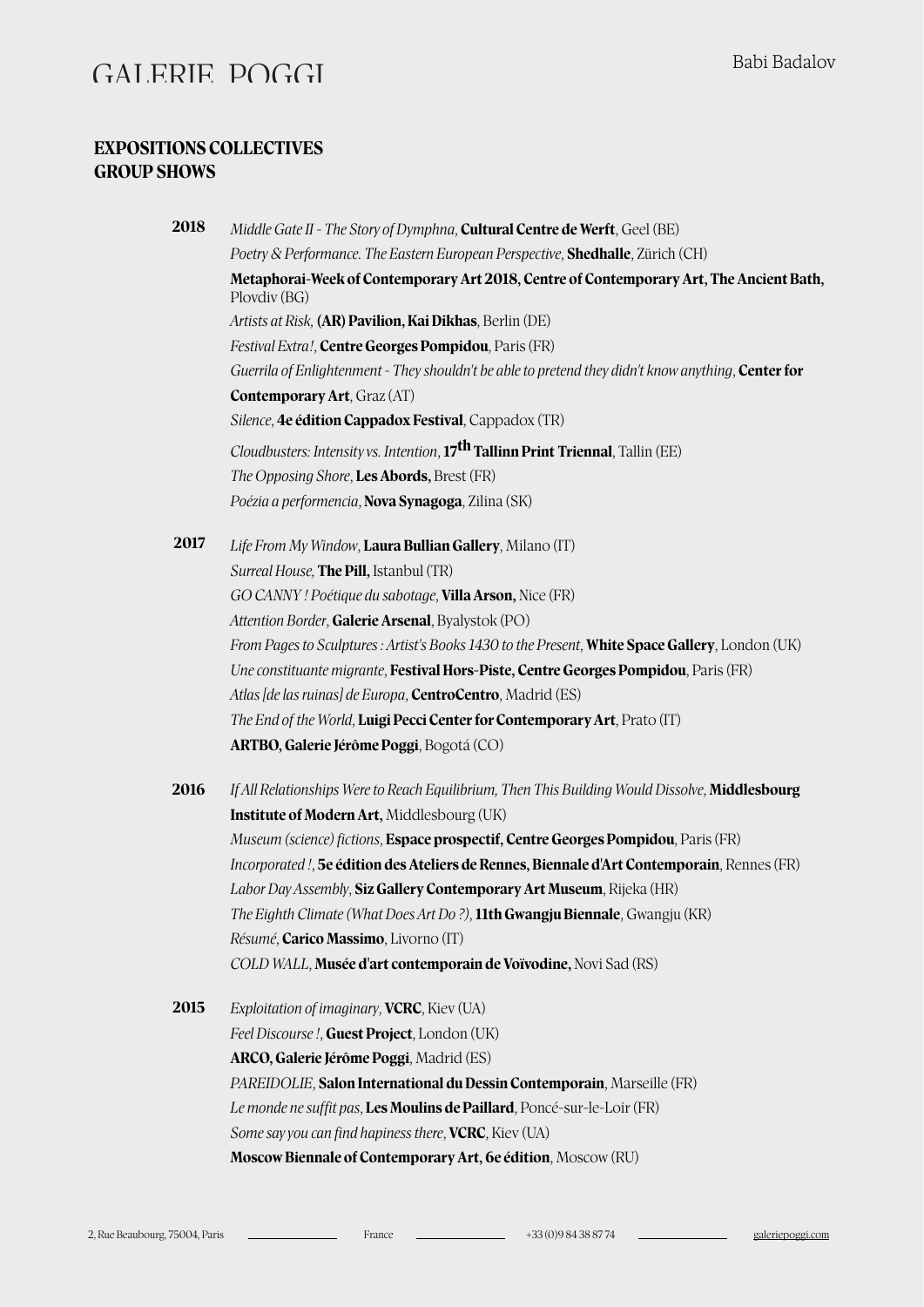#### **EXPOSITIONS COLLECTIVES GROUP SHOWS**

| 2015        | La frontera nos cruzó, Immigration Museum, Buenos Aires (AR)                             |
|-------------|------------------------------------------------------------------------------------------|
|             | Exploitation of imaginary, VCRC, Kiev (UA)                                               |
|             | The forth prose, Laura Bullian Gallery, Milano (IT)                                      |
|             | Intertext, Erarta Museum of Contemporary Art, Saint-Petersburg (RU)                      |
|             | Vernacularity, WYSPA Institute of Art, Gdansk (PL)                                       |
|             | Konfetnie gori neftyannie berega, Museum of Contemporary Art, Perm (RU)                  |
| 2014        | Europe Europe, SCONOSCIUTO (Alternative spaces project), Astrup Fearnley Museum, Oslo    |
|             | (NO) HISTERICAL MATERIALISM, Galerie Jérôme Poggi, Paris (FR)                            |
|             | Deprivation, Arsenal Gallery, Bialystok (PL)                                             |
|             | ARTONAUTICS, Gdansk City Gallery, Gdansk (PL)                                            |
|             | Untitled  (Local Foreigners), Garage Center for Contemporary Art, Moscow (RU)            |
|             | Disparity and Demand, La Galerie, Noisy le Sec (FR)                                      |
|             | Report on the Construction of a Spaceship Module, New Museum, New York (US)              |
| 2013        | RE-ALIGNED, Tromsø, Kunstforening (NO)                                                   |
|             | The Collection as a Character, M HKA, Museum of Contemporary Art, Antwerp (BE) Enchanted |
|             | Wanderer, Centre for Culture Garage Contemporary Art, Chukotka (RU)                      |
|             | Tourist City, Pleridas Museum, Larnaca (CY)                                              |
|             | SIASAT, 15th Jakarta Biennale, Jakarta (ID)                                              |
| 2012        | From Below, as a Neighbour, Drugo More, Rijeka (HR)                                      |
|             | Adaptation, Steirischer Herbst 2012, Graz (AT)                                           |
|             | It isn't important, it's only art, <b>Arsenal Gallery</b> , Bialystok (PL)               |
|             | Migrasophia, Maraya Art Centre, Sharjah (AE)                                             |
| 2011        | The Journey to the East, MOCAK Museum of Contemporary Art of Krakow, Krakow (PL)         |
|             | Passion bild, Kunstmuseum, Bern (CH)                                                     |
|             | Constitution of the Damned, Landings, Vestfossen (NO)                                    |
|             | 54th Venice Biennale, colateral events, Venezia (IT)                                     |
|             | The Journey to the East, Arsenal Gallery, Bialystok (PL)                                 |
|             | East from 4°24, M HKA, Museum of Contemporary Art, Antwerp (BE)                          |
| <b>2010</b> | <b>MANIFESTA 8, Murcia, (ES)</b>                                                         |
|             | The Watchmen, the Liars, the Dreamers, Le Plateau, FRAC Ile de France, Paris (FR)        |
|             | LONELY AT THE TOP, M HKA, Museum of Contemporary Art, Antwerp (BE)                       |

*When One Has to Say WE*, **European University**, Saint-Petersburg (RU) *Monument to Transformation*, **Centrum Cultural Montehermoso Kulturunea**, Vitorio (ES)

*Actual Azerbaijani Art*, **Aydan Gallery**, Moscow (RU)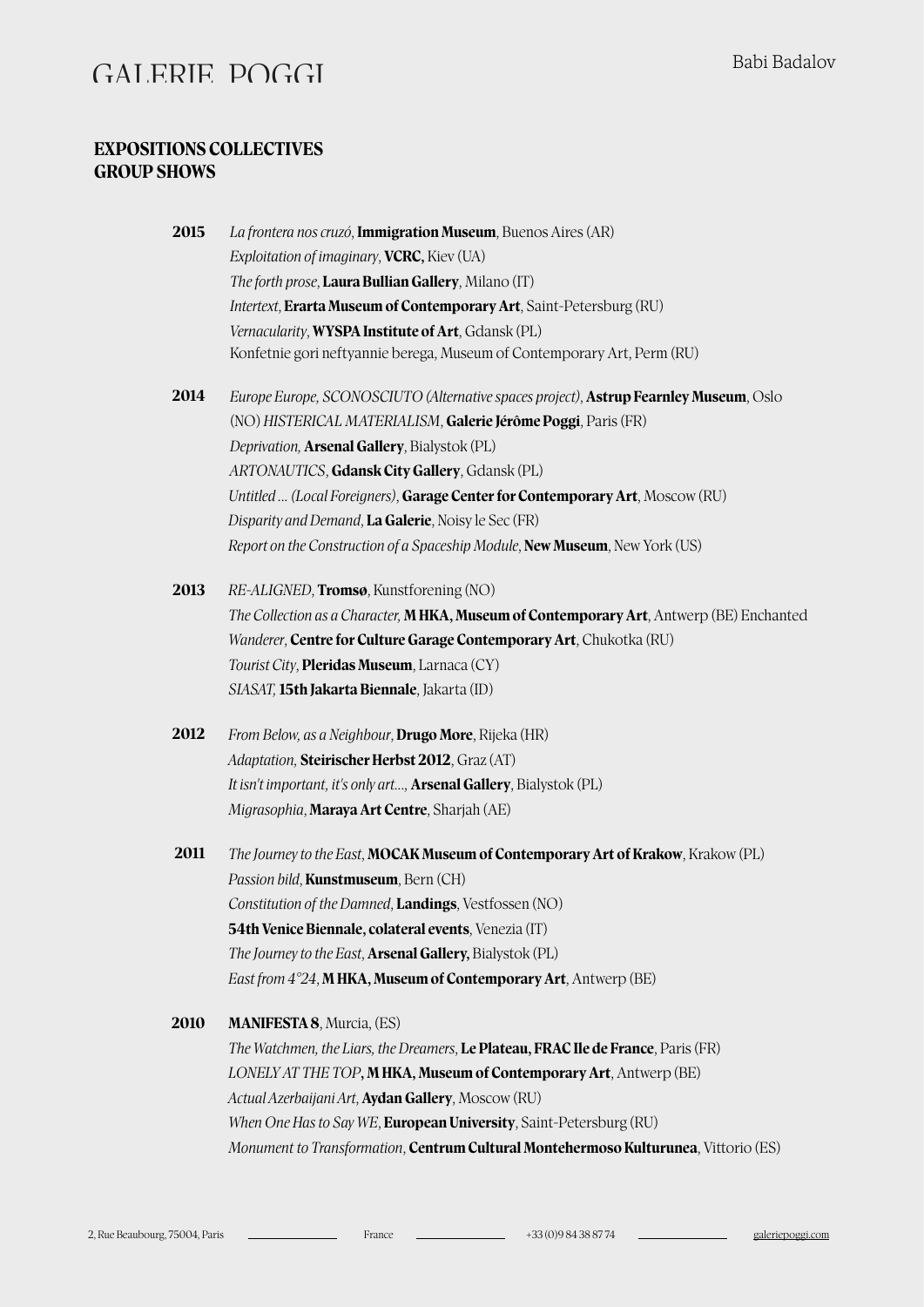#### **EXPOSITIONS COLLECTIVES GROUP SHOWS**

| 2009 | <i>Transfered Works</i> , <b>Artik Gallery</b> , Istanbul (TR)                  |
|------|---------------------------------------------------------------------------------|
|      | <b>ARTISERIUM, Tbilisi (GE)</b>                                                 |
|      | Monument to Transformation, Center for Visual Art Introspection, Bucharest (RO) |
|      | 100% Mobile Exhibition, Artik Gallery, Istanbul (TR)                            |
|      | Monument to Tranformation, City Gallery, Prague (CZ)                            |
|      | Very Simple Action Without Any Particular Purpose, Gallery ARTRA, Milano (IT)   |
|      | Okno Ausstellingsraum, Zürich (CH)                                              |
| 2008 | Track and Field, Tactile Bosch Art Gallery and Art Space, Cardiff (UK)          |
|      | 1st Channakale Biennale, Channakale (TR)                                        |
|      | 18th International Istanbul Art Forum, Istanbul (TR)                            |
|      | Step of Time, National Gallery, Drezden (DE)                                    |
| 2007 | The Raw, the Cooked and the Packaged, Kiasma Museum, Helsinki (FI)              |
|      | Back to Memory, Time Kumu Contemporary Art Museum, Tallinn (EE)                 |
|      | <b>3rd Baku Biennale</b> , Baku (AZ)                                            |
|      | On Greekom, Benaki Museum of Art, Athens (GR)                                   |
|      | Great Nostalgie, Luigi Pecci Contemporary Art museum, Prato (IT)                |
|      | Heterotopias, 1st International Thessaloniki Biennale, Thessaloniki (GR)        |
|      | 1st Adana International Contemporary Art Biennale, Adana (TR)                   |
| 2006 | Karavansarai-Silk Road, Karshi Senet art gallery, Istanbul (TR)                 |
|      | Crossroads, National Photography Tashkent, Tashkent (UZ)                        |
|      | Karavansarai-Silk Road, Heart Gallery, Paris (FR)                               |
|      | Art Caucasus, National Center for Contemporary Art, Moscow (RU)                 |
| 2005 | Beyond Stereotypes, International Contemporary Art Exhibition, Tbilisi (GE)     |
|      | 2nd Baku Biennale, Baku (AZ)                                                    |
| 2004 | AZART, International Artists Exhibition, Baku (AZ)                              |
| 2003 | 7&7, Azeri and Georgian artists exhibition, Baku (AZ)                           |
| 2002 | Orientalizm: Inside&Outside, Centrale Exhibition hall, Baku (AZ)                |
| 1996 | Kabinet, Stedelik Museum, Amsterdam (NL)                                        |
| 1994 | Alter, Martigny Museum of Art, Martigny (CH)                                    |
|      |                                                                                 |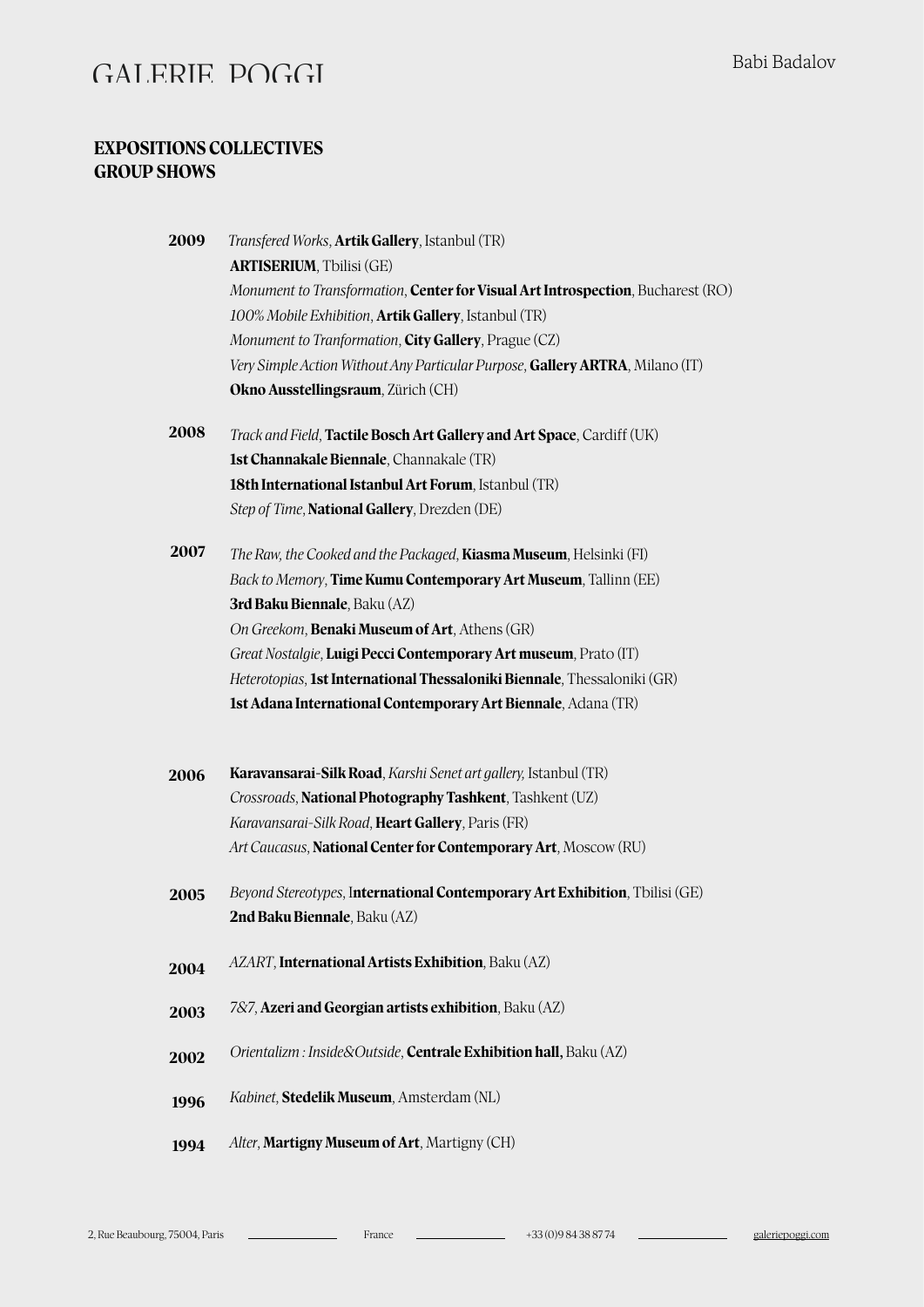#### **EXPOSITIONS COLLECTIVES GROUP SHOWS**

| 1993                                   | <i>Freedom of expression, Craine Art Gallery, New York (US)</i>                                                                                                                                                                                    |
|----------------------------------------|----------------------------------------------------------------------------------------------------------------------------------------------------------------------------------------------------------------------------------------------------|
| 1992-1994                              | What it's Forbidden it's Allowed, <b>Martigny Museum of Art</b> , Martigny (CH)                                                                                                                                                                    |
| 1990-1996                              | 1st, 2nd and 4th Saint-Petersburg Contemporary Art Biennale, Saint-Petersburg (RU)                                                                                                                                                                 |
| 1990                                   | New artists from Saint-Petersburg, National Gallery Mucharnok, Budapest (HU)<br>Geopolitica, State Ethnography museum Saint Petersburg (RU)<br>5 artists from Saint-Petersburg, <b>Artconsult Schnauke und Steinrotter gallery</b> , Muenster (DE) |
| 1989                                   | Glasnot, <b>Emden Museum of Art</b> , Emden (DE)                                                                                                                                                                                                   |
| 1988                                   | 40 years of Saint Petersburg Avangard, Art Pavillon Saint-Petersburg (RU)                                                                                                                                                                          |
| <b>RÉSIDENCES</b><br><b>RESIDENCES</b> |                                                                                                                                                                                                                                                    |

| 2020 | PAOS GDL. <b>Guadalaiara</b> (MX)                                                            |
|------|----------------------------------------------------------------------------------------------|
|      | Semaine intensive SHARE, <b>Académie Royale des Beaux-Arts de Bruxelles</b> , Bruxelles (BE) |
| 2019 | <b>Kamov Residency Programme</b> , Rijeka (HR)                                               |

#### **ARTICLES DE PRESSE PRESS BIBLIOGRAPHY**

| 2020 | Bernard Marcelis, "Badi Badalov, La Verrière Hermès", Art Press n.474, février 2020<br>Pauline Vidal, "Les dérives poétiques et politiques de Badalov", Le Journal des Arts, 22<br>janvier 2020<br>Rafael Pic, "Le monde enchanté de Babi", Le Quotidien de l'Art, 15 janvier 2020<br>"Babi Badalov à la Verrière Fondation d'entreprise Hermès - Bruxelles : la voix de la<br>dissidence, Fomo-Vox, 13 janvier 2020<br>Jordi Geirlant, "Babi Badalov, Soul Mobilisation tot 05 februari 2020 in La Verrière Hermès",<br>Hart, 2 janvier 2020 |
|------|-----------------------------------------------------------------------------------------------------------------------------------------------------------------------------------------------------------------------------------------------------------------------------------------------------------------------------------------------------------------------------------------------------------------------------------------------------------------------------------------------------------------------------------------------|
| 2019 | Ana Bordenave, "Soul Mobilisation", Mouvement, 23 décembre 2019<br>"Fondation d'entreprise Hermès opens an exhibition of works by Babi Badalov", Art Daily, 4<br>décembre 2019<br>Leïla Jafarova, Preklad Natália Tóthová, « Babi Badalov », Vlna, Bratislava, 31 octobre 2019<br>Anders Kreuger, "Babi Badalov's Demodernisation", Afterall 48, septembre 2019                                                                                                                                                                               |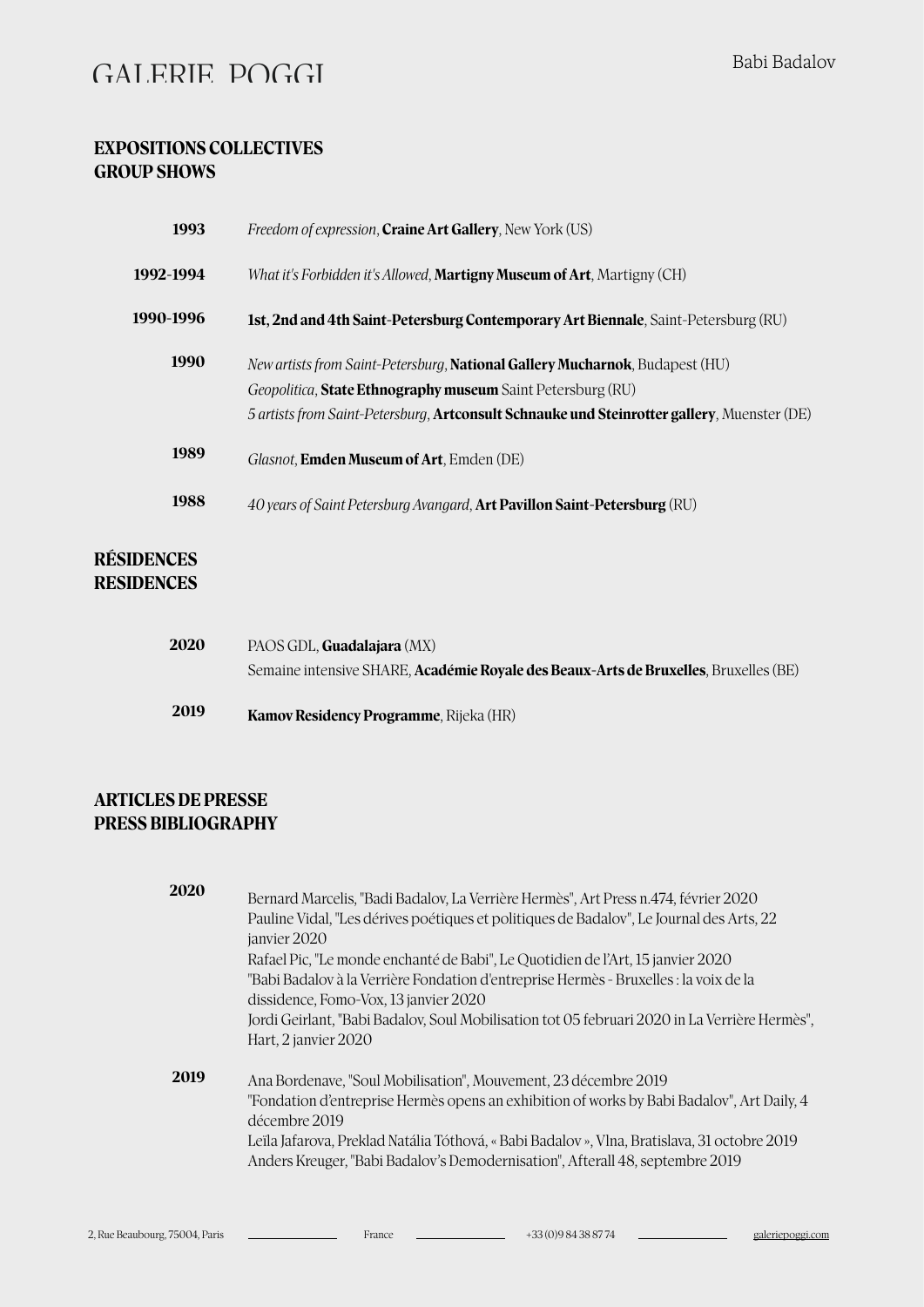#### **ARTICLES DE PRESSE PRESS BIBLIOGRAPHY**

| Guilaume Lasserre, "A Bourges, l'art du textile prend le pouvoir", Médiapart, 18 décembre |
|-------------------------------------------------------------------------------------------|
|                                                                                           |
|                                                                                           |
|                                                                                           |
|                                                                                           |
| Andreas Hapkemeyer and Gerhard Gluher,, "Babi Badalov", Global Cultures-Local Views,      |
|                                                                                           |
|                                                                                           |

#### **PUBLICATIONS BIBLIOGRAPHY**

*Racing The Galaxy*, exh. cat., Dina Baitassova, Jérôme Sans, Skira, France, 2019 *The Other is Oneself,* Sébastien de Ganay, Salon für Kunstbuch, Vienna, 2019 *Soul Mobilisation*, exh. cat.,Guillaume Désanges, "Maters of Concern / Matières à penser", Le journal de la Verrière / Fondation d'entreprise Hermès, Bruxelles, 2019 *Babi Badalov ZARAtustra*, exh. cat., YARAT Contemporary Art Center, ed. Suard Garayeva-Maleki, Baku, 2019 *Metaphorai, 24th week of contemporary art*, ed. Art Today Association, Milan, 2019 *Cloudbusters: Intensity vs. Intention*, The 17th Tallinn print triennial, ed. Margit Säde, co-ed. Eva Näripea, Tallinn, 2018 *Electronic Dadaist Poetry*, exh. cat., Hit Gallery, Bratislava, 2017 *To make Art To Take Clothes Off,* Badi Badalov, MUSAC - Museo de Arte Contempoaneo de Castilla y León, 2017 *Clarck or Klark*, exh. cat, Gandy Gallery, Bratislava, 2015 *Global Cultures - Local Views*, ed. Koningshaysen&Newman Gmbh, Wurzburg, 2014 *The Collection as a character,* M HKA- Museum of Contemporary Art of Antwerp, Antwerp, 2013